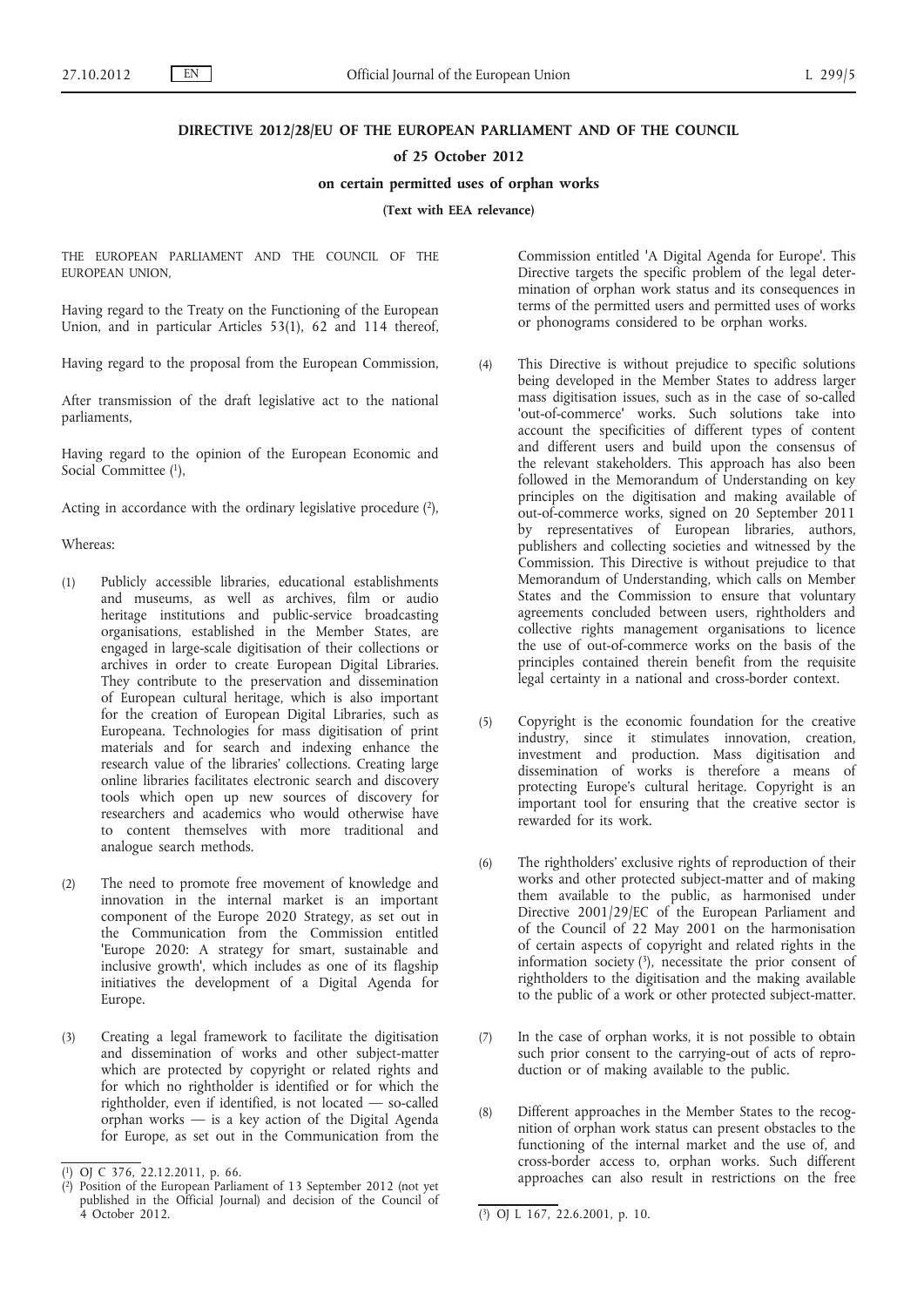movement of goods and services which incorporate cultural content. Therefore, ensuring the mutual recognition of such status is appropriate, since it will allow access to orphan works in all Member States.

- (9) In particular, a common approach to determining the orphan work status and the permitted uses of orphan works is necessary in order to ensure legal certainty in the internal market with respect to the use of orphan works by publicly accessible libraries, educational establishments and museums, as well as by archives, film or audio heritage institutions and public-service broadcasting organisations.
- (10) Cinematographic or audiovisual works and phonograms in the archives of public-service broadcasting organisations and produced by them include orphan works. Taking into account the special position of broadcasters as producers of phonograms and audiovisual material and the need to adopt measures to limit the phenomenon of orphan works in the future, it is appropriate to set a cut-off date for the application of this Directive to works and phonograms in the archives of broadcasting organisations.
- (11) Cinematographic and audiovisual works and phonograms contained in the archives of public-service broadcasting organisations and produced by them, should for the purposes of this Directive be regarded as including cinematographic and audiovisual works and phonograms which are commissioned by such organisations for the exclusive exploitation by them or other co-producing public-service broadcasting organisations. Cinematographic and audiovisual works and phonograms contained in the archives of public-service broadcasting organisations which have not been produced or commissioned by such organisations, but which those organisations have been authorised to use under a licensing agreement, should not fall within the scope of this Directive.
- (12) For reasons of international comity, this Directive should apply only to works and phonograms that are first published in the territory of a Member State or, in the absence of publication, first broadcast in the territory of a Member State or, in the absence of publication or broadcast, made publicly accessible by the beneficiaries of this Directive with the consent of the rightholders. In the latter case, this Directive should only apply provided that it is reasonable to assume that the rightholders would not oppose the use allowed by this Directive.
- (13) Before a work or phonogram can be considered an orphan work, a diligent search for the rightholders in the work or phonogram, including rightholders in works and other protected subject-matter that are embedded or incorporated in the work or phonogram, should be carried out in good faith. Member States should be permitted to provide that such diligent search may be carried out by the organisations referred

to in this Directive or by other organisations. Such other organisations may charge for the service of carrying out a diligent search.

- (14) It is appropriate to provide for a harmonised approach concerning such diligent search in order to ensure a high level of protection of copyright and related rights in the Union. A diligent search should involve the consultation of sources that supply information on the works and other protected subject-matter as determined, in accordance with this Directive, by the Member State where the diligent search has to be carried out. In so doing, Member States could refer to the diligent search guidelines agreed in the context of the High Level Working Group on Digital Libraries established as part of the i2010 digital library initiative.
- (15) In order to avoid duplication of search efforts, a diligent search should be carried out in the Member State where the work or phonogram was first published or, in cases where no publication has taken place, where it was first broadcast. The diligent search in respect of cinematographic or audiovisual works the producer of which has his headquarters or habitual residence in a Member State should be carried out in that Member State. In the case of cinematographic or audiovisual works which are co-produced by producers established in different Member States, the diligent search should be carried out in each of those Member States. With regard to works and phonograms which have neither been published nor broadcast but which have been made publicly accessible by the beneficiaries of this Directive with the consent of the rightholders, the diligent search should be carried out in the Member State where the organisation that made the work or phonogram publicly accessible with the consent of the rightholder is established. Diligent searches for the rightholders in works and other protected subject-matter that are embedded or incorporated in a work or phonogram should be carried out in the Member State where the diligent search for the work or phonogram containing the embedded or incorporated work or other protected subject-matter is carried out. Sources of information available in other countries should also be consulted if there is evidence to suggest that relevant information on rightholders is to be found in those other countries. The carrying-out of diligent searches may generate various kinds of information, such as a search record and the result of the search. The search record should be kept on file in order for the relevant organisation to be able to substantiate that the search was diligent.
- (16) Member States should ensure that the organisations concerned keep records of their diligent searches and that the results of such searches, consisting in particular of any finding that a work or phonogram is to be considered an orphan work within the meaning of this Directive, as well as information on the change of status and on the use which those organisations make of orphan works, are collected and made available to the public at large, in particular through the recording of the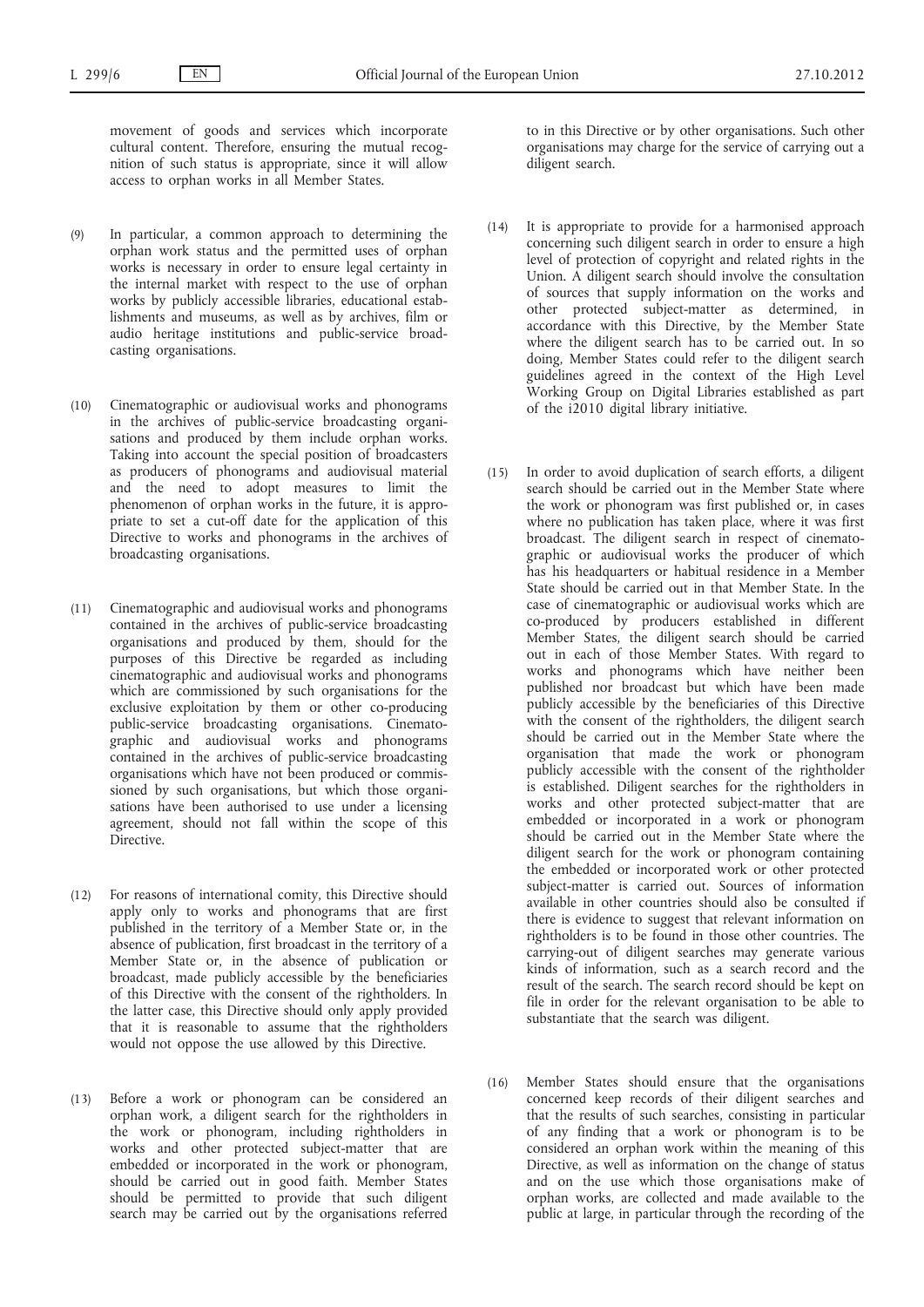relevant information in an online database. Considering in particular the pan-European dimension, and in order to avoid duplication of efforts, it is appropriate to make provision for the creation of a single online database for the Union containing such information and for making it available to the public at large in a transparent manner. This can enable both the organisations which are carrying out diligent searches and the rightholders easily to access such information. The database could also play an important role in preventing and bringing to an end possible copyright infringements, particularly in the case of changes to the orphan work status of the works and phonograms. Under Regulation (EU) No 386/2012 (1), the Office for Harmonization in the Internal Market ('the Office') is entrusted with certain tasks and activities, financed by making use of its own budgetary means, aimed at facilitating and supporting the activities of national authorities, the private sector and the Union institutions in the fight against, including the prevention of, infringement of intellectual property rights.

In particular, pursuant to point (g) of Article 2(1) of that Regulation, those tasks include providing mechanisms which help to improve the online exchange of relevant information between the Member States' authorities concerned and fostering cooperation between those authorities. It is therefore appropriate to rely on the Office to establish and manage the European database containing information related to orphan works referred to in this Directive.

(17) There can be several rightholders in respect of a particular work or phonogram, and works and phonograms can themselves include other works or protected subject-matter. This Directive should not affect the rights of identified and located rightholders. If at least one rightholder has been identified and located, a work or phonogram should not be considered an orphan work. The beneficiaries of this Directive should only be permitted to use a work or phonogram one or more of the rightholders in which are not identified or not located, if they are authorised to carry out the acts of reproduction and of making available to the public covered by Articles 2 and 3 respectively of Directive 2001/29/EC by those rightholders that have been identified and located, including the rightholders of works and other protected subject-matter which are embedded or incorporated in the works or phonograms. Rightholders that have been identified and located can give this authorisation only in relation to the rights that they themselves hold, either because the rights are their own rights or because the rights were transferred to them, and should not be able to authorise under this Directive any use on behalf of rightholders that have not been identified and located. Correspondingly, when

previously non-identified or non-located rightholders come forward in order to claim their rights in the work or phonogram, the lawful use of the work or phonogram by the beneficiaries can continue only if those rightholders give their authorisation to do so under Directive 2001/29/EC in relation to the rights that they hold.

- (18) Rightholders should be entitled to put an end to the orphan work status in the event that they come forward to claim their rights in the work or other protected subject-matter. Rightholders that put an end to the orphan work status of a work or other protected subject-matter should receive fair compensation for the use that has been made of their works or other protected subject-matter under this Directive, to be determined by the Member State where the organisation that uses an orphan work is established. Member States should be free to determine the circumstances under which the payment of such compensation may be organised, including the point in time at which the payment is due. For the purposes of determining the possible level of fair compensation, due account should be taken, inter alia, of Member States' cultural promotion objectives, of the non-commercial nature of the use made by the organisations in question in order to achieve aims related to their public-interest missions, such as promoting learning and disseminating culture, and of the possible harm to rightholders.
- (19) If a work or phonogram has been wrongly found to be an orphan work, following a search which was not diligent, the remedies for copyright infringement in Member States' legislation, provided for in accordance with the relevant national provisions and Union law, remain available.
- (20) In order to promote learning and the dissemination of culture, Member States should provide for an exception or limitation in addition to those provided for in Article 5 of Directive 2001/29/EC. That exception or limitation should permit certain organisations, as referred to in point (c) of Article 5(2) of Directive 2001/29/EC and film or audio heritage institutions which operate on a non-profit making basis, as well as public-service broadcasting organisations, to reproduce and make available to the public, within the meaning of that Directive, orphan works, provided that such use fulfils their public interest missions, in particular the preservation of, the restoration of, and the provision of cultural and educational access to, their collections, including their digital collections. Film or audio heritage institutions should, for the purposes of this Directive, cover organisations designated by Member States to collect, catalogue, preserve and restore films and other audiovisual works or phonograms forming part of their cultural heritage. Public-service broadcasters should, for the purposes of this Directive, cover broadcasters with a public-service remit as conferred, defined and organised

<sup>(</sup> 1) Regulation (EU) No 386/2012 of the European Parliament and of the Council of 19 April 2012 on entrusting the Office for Harmonization in the Internal Market (Trade Marks and Designs) with tasks related to the enforcement of intellectual property rights, including the assembling of public and private-sector representatives as a European Observatory on Infringements of Intellectual Property Rights (OJ L 129, 16.5.2012, p. 1).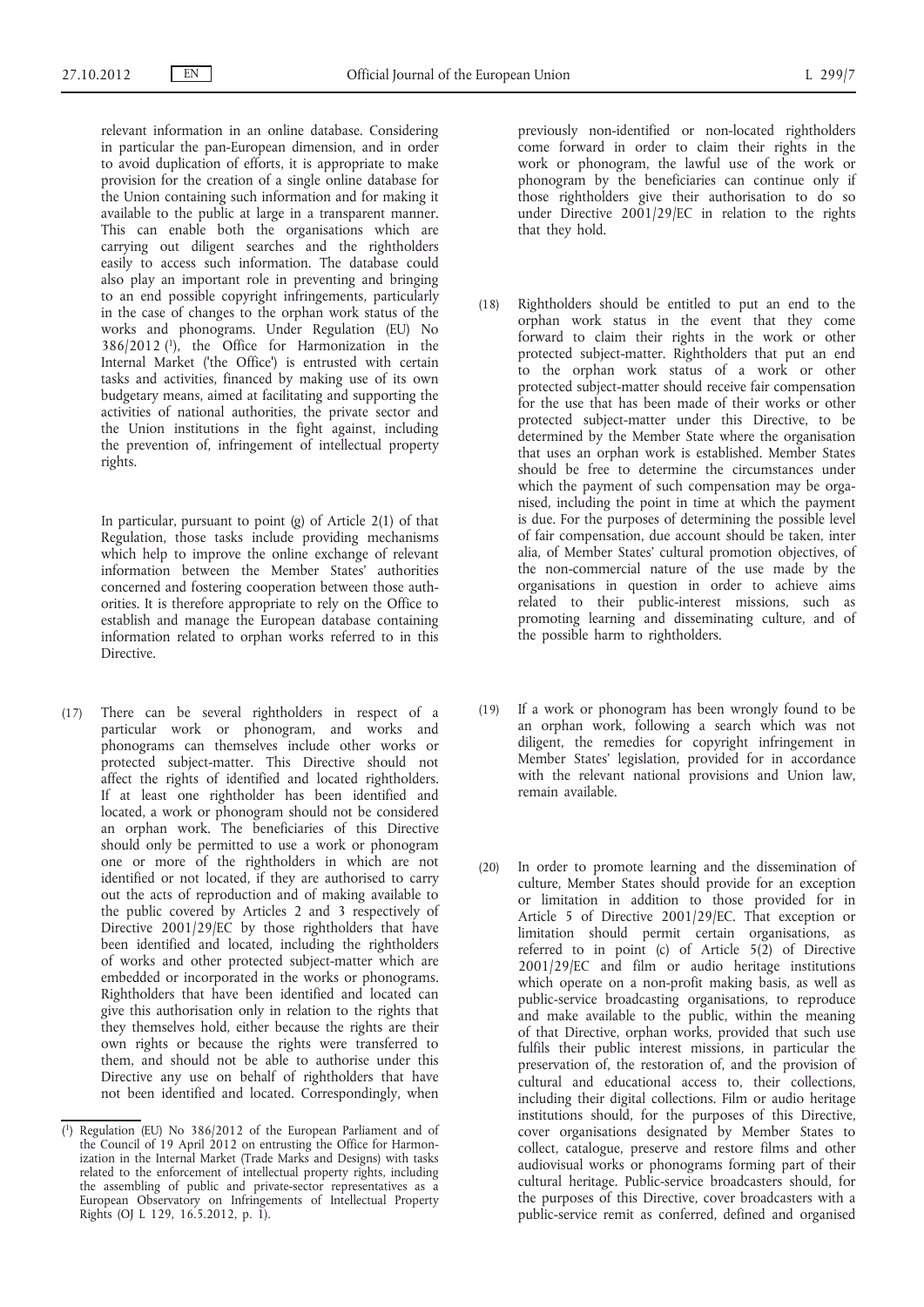by each Member State. The exception or limitation established by this Directive to permit the use of orphan works is without prejudice to the exceptions and limitations provided for in Article 5 of Directive 2001/29/EC. It can be applied only in certain special cases which do not conflict with the normal exploitation of the work or other protected subject-matter and do not unreasonably prejudice the legitimate interests of the rightholder.

- (21) In order to incentivise digitisation, the beneficiaries of this Directive should be allowed to generate revenues in relation to their use of orphan works under this Directive in order to achieve aims related to their public-interest missions, including in the context of public-private partnership agreements.
- (22) Contractual arrangements may play a role in fostering the digitisation of European cultural heritage, it being understood that publicly accessible libraries, educational establishments and museums, as well as archives, film or audio heritage institutions and public-service broadcasting organisations, should be allowed, with a view to undertaking the uses permitted under this Directive, to conclude agreements with commercial partners for the digitisation and making available to the public of orphan works. Those agreements may include financial contributions by such partners. Such agreements should not impose any restrictions on the beneficiaries of this Directive as to their use of orphan works and should not grant the commercial partner any rights to use, or control the use of, the orphan works.
- (23) In order to foster access by the Union's citizens to Europe's cultural heritage, it is also necessary to ensure that orphan works which have been digitised and made available to the public in one Member State may also be made available to the public in other Member States. Publicly accessible libraries, educational establishments and museums, as well as archives, film or audio heritage institutions and public-service broadcasting organisations that use an orphan work in order to achieve their public-interest missions should be able to make the orphan work available to the public in other Member States.
- (24) This Directive is without prejudice to the arrangements in the Member States concerning the management of rights such as extended collective licences, legal presumptions of representation or transfer, collective management or similar arrangements or a combination of them, including for mass digitisation.
- (25) Since the objective of this Directive, namely ensuring legal certainty with respect to the use of orphan works, cannot be sufficiently achieved by the Member States and can therefore, by reason of the need for uniformity of the rules governing the use of orphan works, be better achieved at Union level, the Union may adopt

measures, in accordance with the principle of subsidiarity as set out in Article 5 of the Treaty on European Union. In accordance with the principle of proportionality, as set out in that Article, this Directive does not go beyond what is necessary in order to achieve that objective,

HAVE ADOPTED THIS DIRECTIVE:

#### *Article 1*

#### **Subject-matter and scope**

This Directive concerns certain uses made of orphan works by publicly accessible libraries, educational establishments and museums, as well as by archives, film or audio heritage institutions and public-service broadcasting organisations, established in the Member States, in order to achieve aims related to their public-interest missions.

- 2. This Directive applies to:
- (a) works published in the form of books, journals, newspapers, magazines or other writings contained in the collections of publicly accessible libraries, educational establishments or museums as well as in the collections of archives or of film or audio heritage institutions;
- (b) cinematographic or audiovisual works and phonograms contained in the collections of publicly accessible libraries, educational establishments or museums as well as in the collections of archives or of film or audio heritage institutions; and
- (c) cinematographic or audiovisual works and phonograms produced by public-service broadcasting organisations up to and including 31 December 2002 and contained in their archives;

which are protected by copyright or related rights and which are first published in a Member State or, in the absence of publication, first broadcast in a Member State.

This Directive also applies to works and phonograms referred to in paragraph 2 which have never been published or broadcast but which have been made publicly accessible by the organisations referred to in paragraph 1 with the consent of the rightholders, provided that it is reasonable to assume that the rightholders would not oppose the uses referred to in Article 6. Member States may limit the application of this paragraph to works and phonograms which have been deposited with those organisations before 29 October 2014.

4. This Directive shall also apply to works and other protected subject-matter that are embedded or incorporated in, or constitute an integral part of, the works or phonograms referred to in paragraphs 2 and 3.

This Directive does not interfere with any arrangements concerning the management of rights at national level.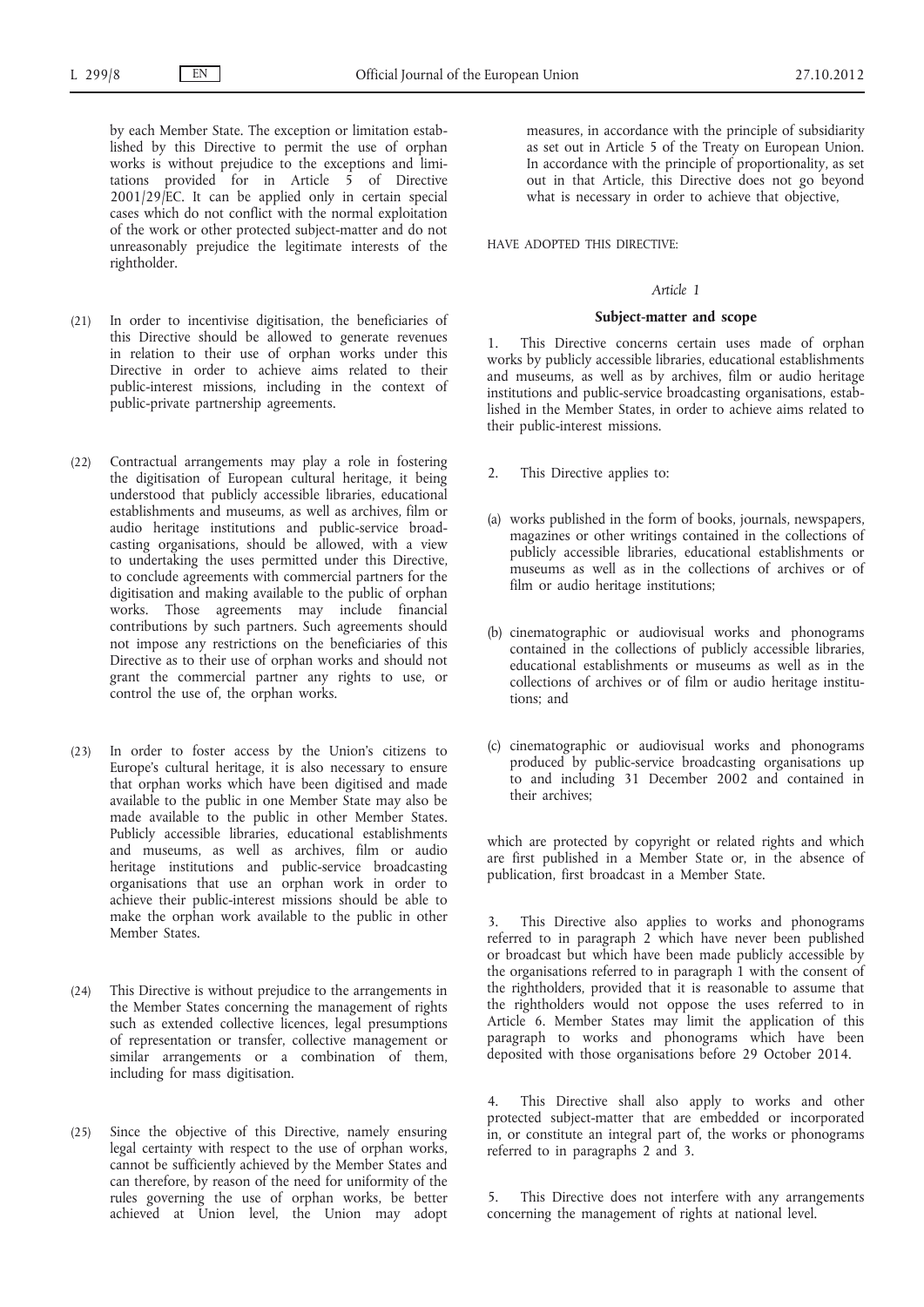## *Article 2*

### **Orphan works**

1. A work or a phonogram shall be considered an orphan work if none of the rightholders in that work or phonogram is identified or, even if one or more of them is identified, none is located despite a diligent search for the rightholders having been carried out and recorded in accordance with Article 3.

2. Where there is more than one rightholder in a work or phonogram, and not all of them have been identified or, even if identified, located after a diligent search has been carried out and recorded in accordance with Article 3, the work or phonogram may be used in accordance with this Directive provided that the rightholders that have been identified and located have, in relation to the rights they hold, authorised the organisations referred to in Article  $1(1)$  to carry out the acts of reproduction and making available to the public covered respectively by Articles 2 and 3 of Directive 2001/29/EC.

3. Paragraph 2 shall be without prejudice to the rights in the work or phonogram of rightholders that have been identified and located.

4. Article 5 shall apply *mutatis mutandis* to the rightholders that have not been identified and located in the works referred to in paragraph 2.

5. This Directive shall be without prejudice to national provisions on anonymous or pseudonymous works.

#### *Article 3*

## **Diligent search**

1. For the purposes of establishing whether a work or phonogram is an orphan work, the organisations referred to in Article 1(1) shall ensure that a diligent search is carried out in good faith in respect of each work or other protected subject-matter, by consulting the appropriate sources for the category of works and other protected subject-matter in question. The diligent search shall be carried out prior to the use of the work or phonogram.

2. The sources that are appropriate for each category of works or phonogram in question shall be determined by each Member State, in consultation with rightholders and users, and shall include at least the relevant sources listed in the Annex.

3. A diligent search shall be carried out in the Member State of first publication or, in the absence of publication, first broadcast, except in the case of cinematographic or audiovisual works the producer of which has his headquarters or habitual residence in a Member State, in which case the diligent search shall be carried out in the Member State of his headquarters or habitual residence.

In the case referred to in Article 1(3), the diligent search shall be carried out in the Member State where the organisation that made the work or phonogram publicly accessible with the consent of the rightholder is established.

If there is evidence to suggest that relevant information on rightholders is to be found in other countries, sources of information available in those other countries shall also be consulted.

5. Member States shall ensure that the organisations referred to in Article 1(1) maintain records of their diligent searches and that those organisations provide the following information to the competent national authorities:

- (a) the results of the diligent searches that the organisations have carried out and which have led to the conclusion that a work or a phonogram is considered an orphan work;
- (b) the use that the organisations make of orphan works in accordance with this Directive;
- (c) any change, pursuant to Article 5, of the orphan work status of works and phonograms that the organisations use;
- (d) the relevant contact information of the organisation concerned.

6. Member States shall take the necessary measures to ensure that the information referred to in paragraph 5 is recorded in a single publicly accessible online database established and managed by the Office for Harmonization in the Internal Market ('the Office') in accordance with Regulation (EU) No 386/2012. To that end, they shall forward that information to the Office without delay upon receiving it from the organisations referred to in Article  $1(1)$ .

#### *Article 4*

#### **Mutual recognition of orphan work status**

A work or phonogram which is considered an orphan work according to Article 2 in a Member State shall be considered an orphan work in all Member States. That work or phonogram may be used and accessed in accordance with this Directive in all Member States. This also applies to works and phonograms referred to in Article 2(2) in so far as the rights of the nonidentified or non-located rightholders are concerned.

## *Article 5*

## **End of orphan work status**

Member States shall ensure that a rightholder in a work or phonogram considered to be an orphan work has, at any time, the possibility of putting an end to the orphan work status in so far as his rights are concerned.

## *Article 6*

#### **Permitted uses of orphan works**

1. Member States shall provide for an exception or limitation to the right of reproduction and the right of making available to the public provided for respectively in Articles 2 and 3 of Directive 2001/29/EC to ensure that the organisations referred to in Article 1(1) are permitted to use orphan works contained in their collections in the following ways: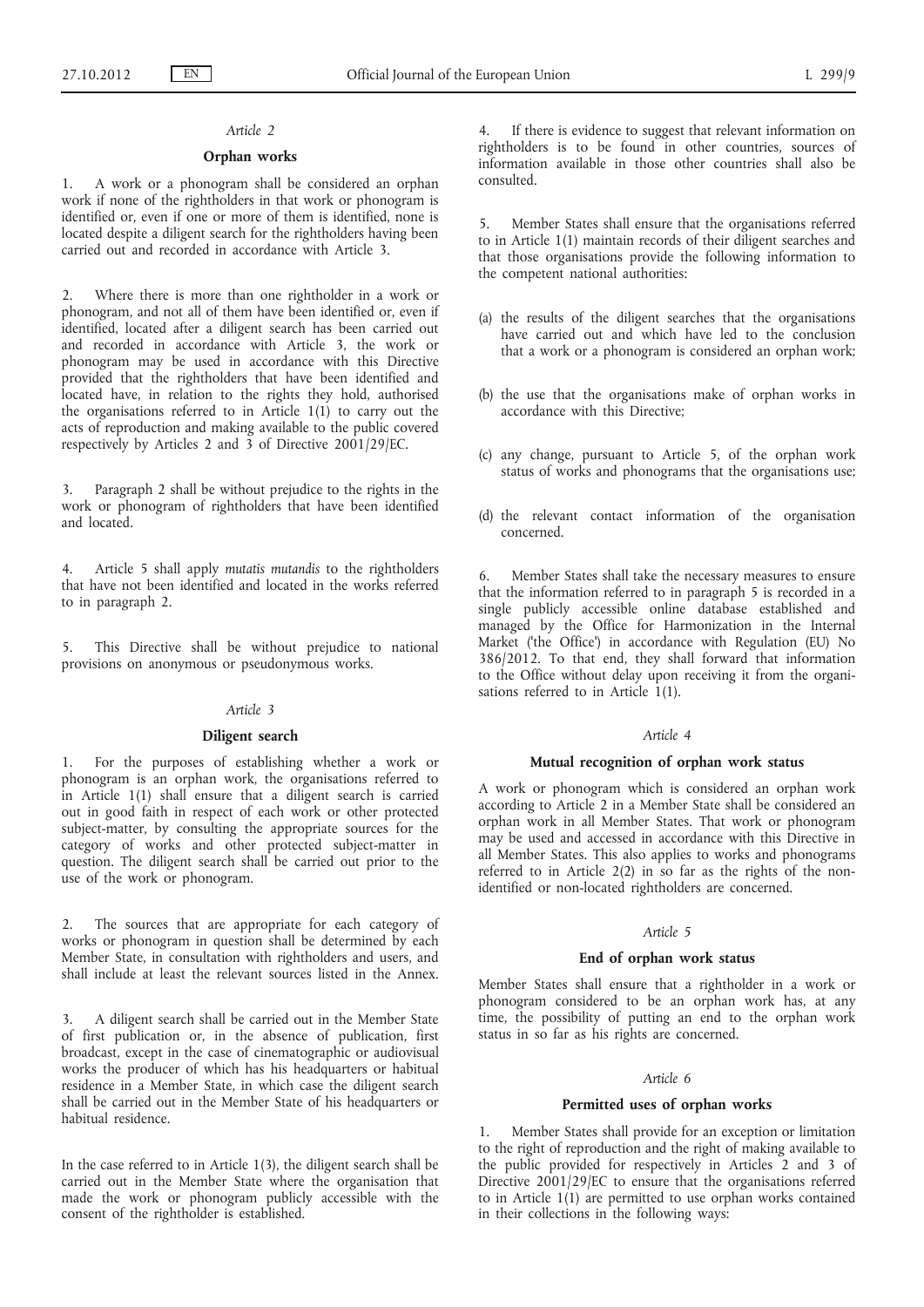- (a) by making the orphan work available to the public, within the meaning of Article 3 of Directive 2001/29/EC;
- (b) by acts of reproduction, within the meaning of Article 2 of Directive  $2001/29$ /EC, for the purposes of digitisation, making available, indexing, cataloguing, preservation or restoration.

2. The organisations referred to in Article 1(1) shall use an orphan work in accordance with paragraph 1 of this Article only in order to achieve aims related to their public-interest missions, in particular the preservation of, the restoration of, and the provision of cultural and educational access to, works and phonograms contained in their collection. The organisations may generate revenues in the course of such uses, for the exclusive purpose of covering their costs of digitising orphan works and making them available to the public.

3. Member States shall ensure that the organisations referred to in Article 1(1) indicate the name of identified authors and other rightholders in any use of an orphan work.

4. This Directive is without prejudice to the freedom of contract of such organisations in the pursuit of their publicinterest missions, particularly in respect of public-private partnership agreements.

5. Member States shall provide that a fair compensation is due to rightholders that put an end to the orphan work status of their works or other protected subject-matter for the use that has been made by the organisations referred to in Article 1(1) of such works and other protected subject-matter in accordance with paragraph 1 of this Article. Member States shall be free to determine the circumstances under which the payment of such compensation may be organised. The level of the compensation shall be determined, within the limits imposed by Union law, by the law of the Member State in which the organisation which uses the orphan work in question is established.

#### *Article 7*

#### **Continued application of other legal provisions**

This Directive shall be without prejudice to provisions concerning, in particular, patent rights, trade marks, design rights, utility models, the topographies of semi-conductor products, type faces, conditional access, access to cable of broadcasting services, the protection of national treasures, legal deposit requirements, laws on restrictive practices and unfair competition, trade secrets, security, confidentiality, data protection and privacy, access to public documents, the law of contract, and rules on the freedom of the press and freedom of expression in the media.

#### *Article 8*

#### **Application in time**

This Directive shall apply in respect of all works and phonograms referred to in Article 1 which are protected by the Member States' legislation in the field of copyright on or after 29 October 2014.

2. This Directive shall apply without prejudice to any acts concluded and rights acquired before 29 October 2014.

#### *Article 9*

#### **Transposition**

1. Member States shall bring into force the laws, regulations and administrative provisions necessary to comply with this Directive by 29 October 2014. They shall forthwith communicate to the Commission the text of those provisions.

When Member States adopt those provisions, they shall contain a reference to this Directive or shall be accompanied by such a reference on the occasion of their official publication. The methods of making such reference shall be laid down by Member States.

2. Member States shall communicate to the Commission the text of the main provisions of national law which they adopt in the field covered by this Directive.

## *Article 10*

## **Review clause**

The Commission shall keep under constant review the development of rights information sources and shall by 29 October 2015, and at annual intervals thereafter, submit a report concerning the possible inclusion in the scope of application of this Directive of publishers and of works or other protected subject-matter not currently included in its scope, and in particular stand-alone photographs and other images.

By 29 October 2015, the Commission shall submit to the European Parliament, the Council and the European Economic and Social Committee a report on the application of this Directive, in the light of the development of digital libraries.

When necessary, in particular to ensure the functioning of the internal market, the Commission shall submit proposals for amendment of this Directive.

A Member State that has valid reasons to consider that the implementation of this Directive hinders one of the national arrangements concerning the management of rights referred to in Article 1(5) may bring the matter to the attention of the Commission together with all relevant evidence. The Commission shall take such evidence into account when drawing up the report referred to in the second paragraph of this Article and when assessing whether it is necessary to submit proposals for amendment of this Directive.

### *Article 11*

## **Entry into force**

This Directive shall enter into force on the day following that of its publication in the *Official Journal of the European Union*.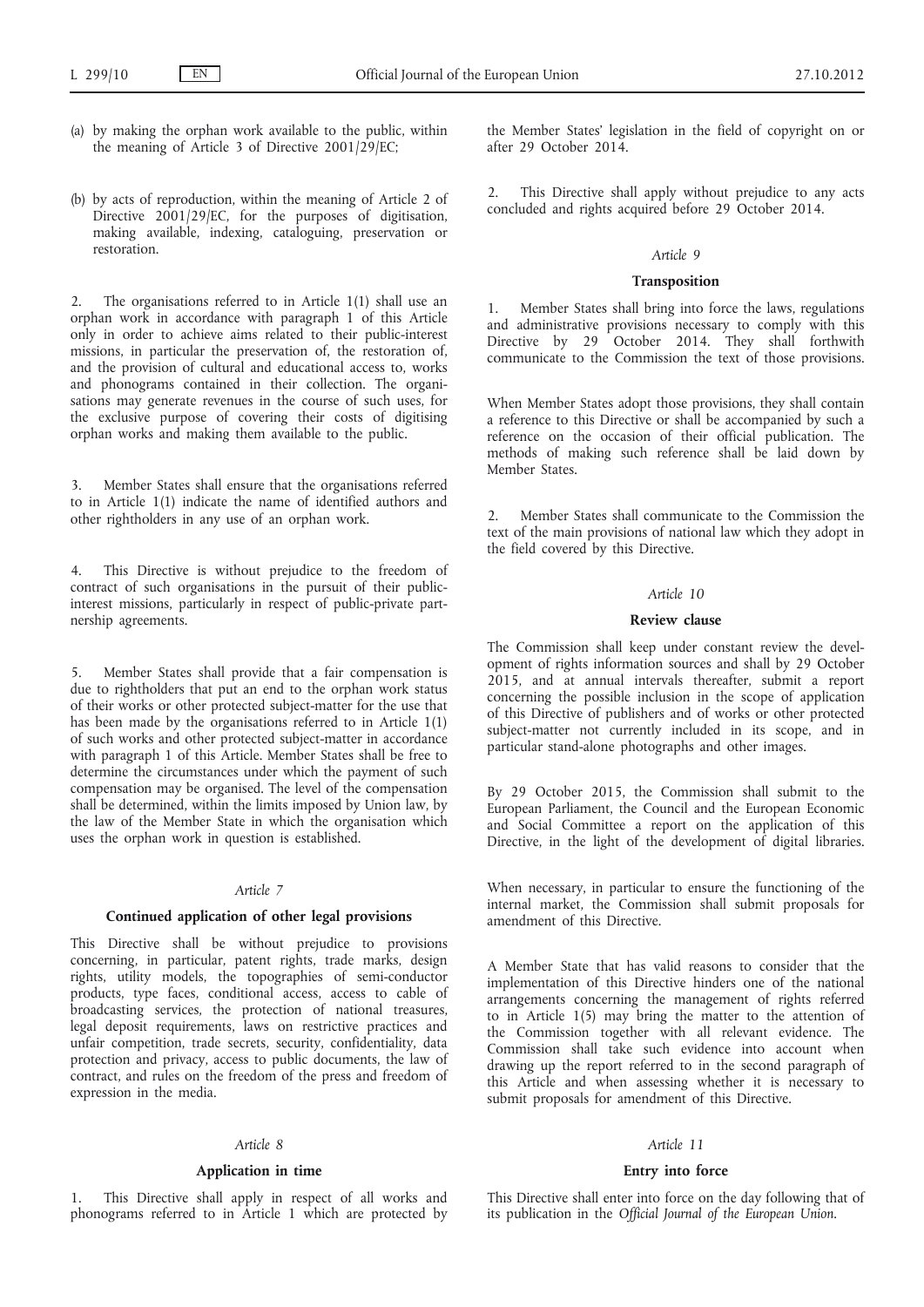# *Article 12*

# **Addressees**

This Directive is addressed to the Member States.

Done at Strasbourg, 25 October 2012.

*For the European Parliament The President* M. SCHULZ

*For the Council The President* A. D. MAVROYIANNIS